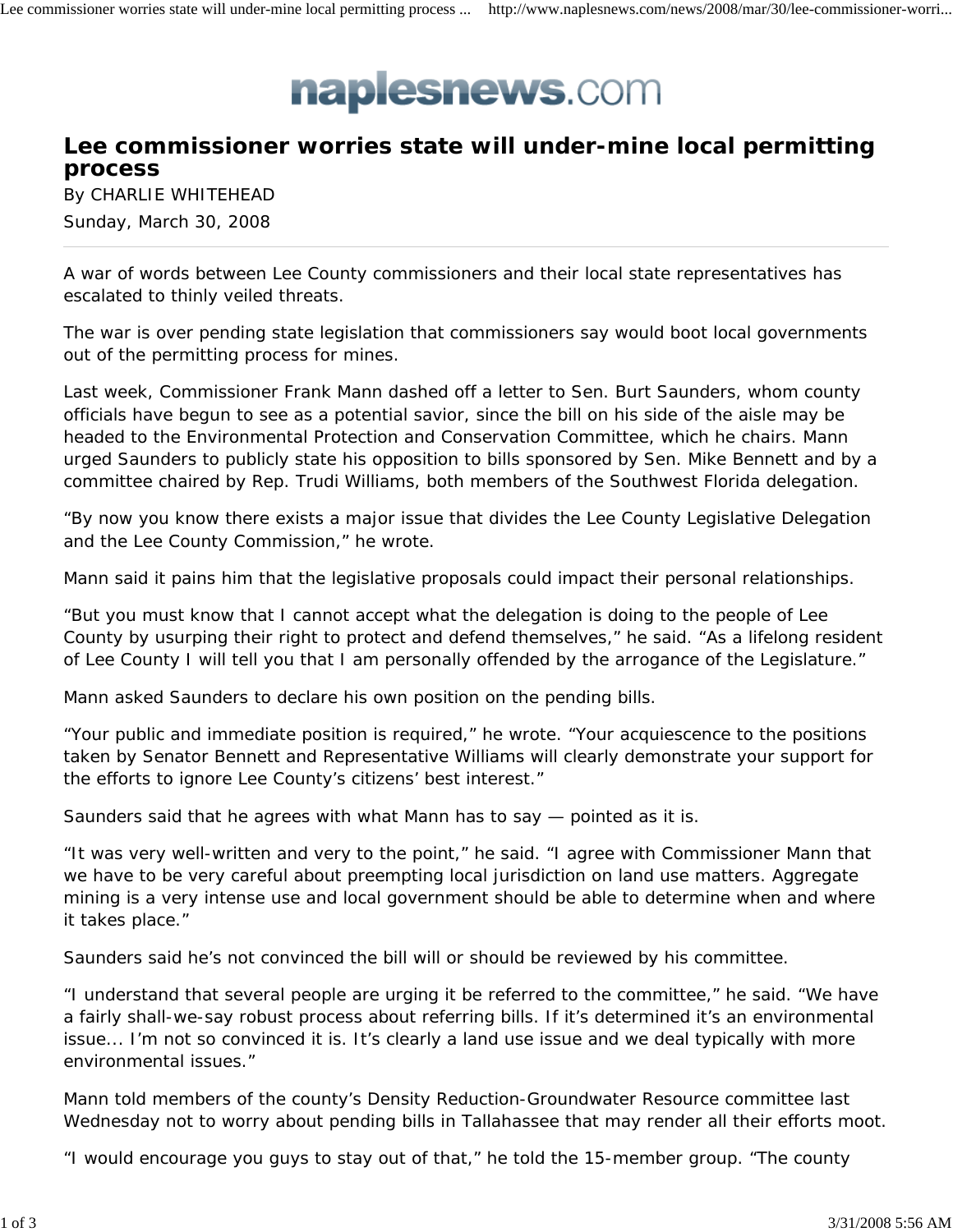feels threatened if a bill passes that all the work they've done will be for naught. We'll do everything we need to get that off the railroad and onto a side track."

The commissioner-appointed DRGR committee has already spent dozens of hours learning about the 83,000-acre southeast Lee area. The committee's deliberations encompass more than mining, but that issue has dominated its conversations.

Right after Mann spoke to the committee, he sent the letter to Saunders. The commissioners think Saunders could salvage local control by killing the bill.

Maybe not. A letter written by Rep. Paige Kreegel and signed by Bennett, Williams and Reps. Mike Grant and Gary Aubuchon says veiled political threats are not the way to go.

"To begin with, we completely disagree with your characterization that the legislative delegation is doing something TO the people of Lee County on the subject of mining," the letter says.

It points out they were elected to represent Lee citizens at the state level, and aggregate mining has become a state-wide issue.

"When relatively wealthier counties such as Lee and Collier institute a moratorium on mining this just serves to 'pass the buck' onto the less well-off, inland, rural counties such as DeSoto and Hendry, which are also a part of our Southwest Florida delegation," it says.

Moratoriums mean higher prices for rock and fill, it says, which means higher road costs and higher taxes. A patchwork of local moratoriums begs for a state-wide solution, it says.

"Veiled political threats, vague or otherwise do not contribute to a solution," it says. "Although the bill originated with Rep. Williams committee, be aware that this approach has wide support both at the council level and with House and Senate leadership. Other approaches being discussed up here are vastly more ominous, including having counties with moratoriums in place forfeit part of the DOT funding."

The letter closes with a plea to work together instead of taking an adversarial approach.

Mann said he was disappointed in the letter, especially seeing it was signed by five delegation members.

"That letter was the industry spiel," he said. "I recognize the language, and I'm sure the industry helped draft the letter."

Mann said the county's done nothing to provoke such a reaction, especially the threat of withholding road funding.

"I don't think anyone would go through with that," he said.

Lee Commission Chairman Ray Judah said there's a clear connection between mining and the environment, and he hopes Saunders comes around.

"It's directly related to ground and surface waters, and there's direct impact to the surface of the land where mining takes place," he said. "The bill should go to his committee. I hope he gives it more thought."

Bennett could not be reached. Williams said she doesn't see the bill that came from her committee as threatening local control. She thinks the Department of Environmental Protection does a good job reviewing mine permits, and that's where the responsibility should stay.